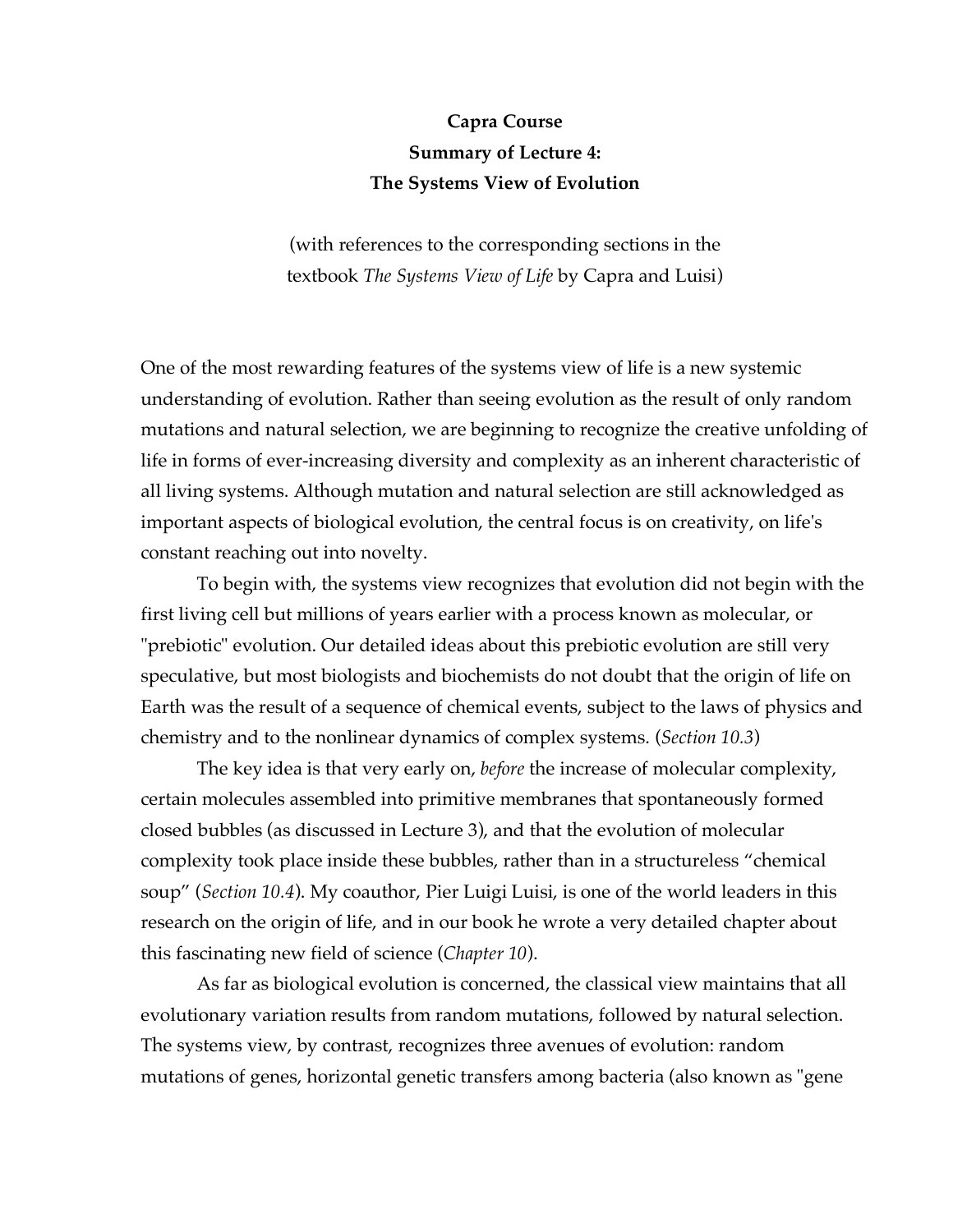trading"), and finally the creation of new forms of life through acquisition of entire genomes in a process known as symbiogenesis. (*Section 9.3.5*)

All these processes are subject to the physical and chemical constraints of the organism's environment — in other words, to natural selection. When new genetic patterns are created, they need to be integrated into their cellular environment. This involves a complex dynamic of an entire network of chemical reactions, in which only a limited number of new forms and functions are possible. The entire process is far from random; it is complex and highly ordered. It is an integral part of life's selforganization. (*Section 9.10*)

The evolutionary unfolding of life over billions of years is a breathtaking story. Driven by the creativity inherent in all living systems, expressed through the avenues of mutation, gene trading, and symbiosis, and honed by natural selection, the planetary web of life expanded and complexified into forms of ever-increasing diversity.

In this majestic unfolding of life, the human species arrived on the planet very late. To demonstrate how late, I present an ingenious narrative, devised by the Californian environmentalist David Brower, in which the age of the Earth (4.5 billion years) is compressed into the six days of the biblical creation story (*Section 11.1*). In this time scale, all visible forms of life evolve on Saturday, the last day of creation. The modern human species, appears in Africa and Asia 11 seconds before midnight and in Europe 5 seconds before midnight. Written human history begins around two thirds of a second before midnight.

A special nexus in human evolution occurred about 4 million years ago with the emergence of the genus *Australopithecus*. At that time, rapid brain growth triggered the simultaneous evolution of language, reflective consciousness, the ability to make and use tools, and organized social relations. This means that our inner world of thought and language is tightly linked to technology and to social relations. They all evolved together at the dawn of the human species (*Section 11.2*).

The recent sensational discovery of magnificent and highly sophisticated paintings in the Chauvet cave in southern France, which are at least 30,000 years old, has forced archaeologists to radically revise their ideas about the evolution of cave art (*Section 11.2*).

The unexpectedly early date of those paintings means that high art was an integral part of the evolution of modern humans from the very beginning. In other